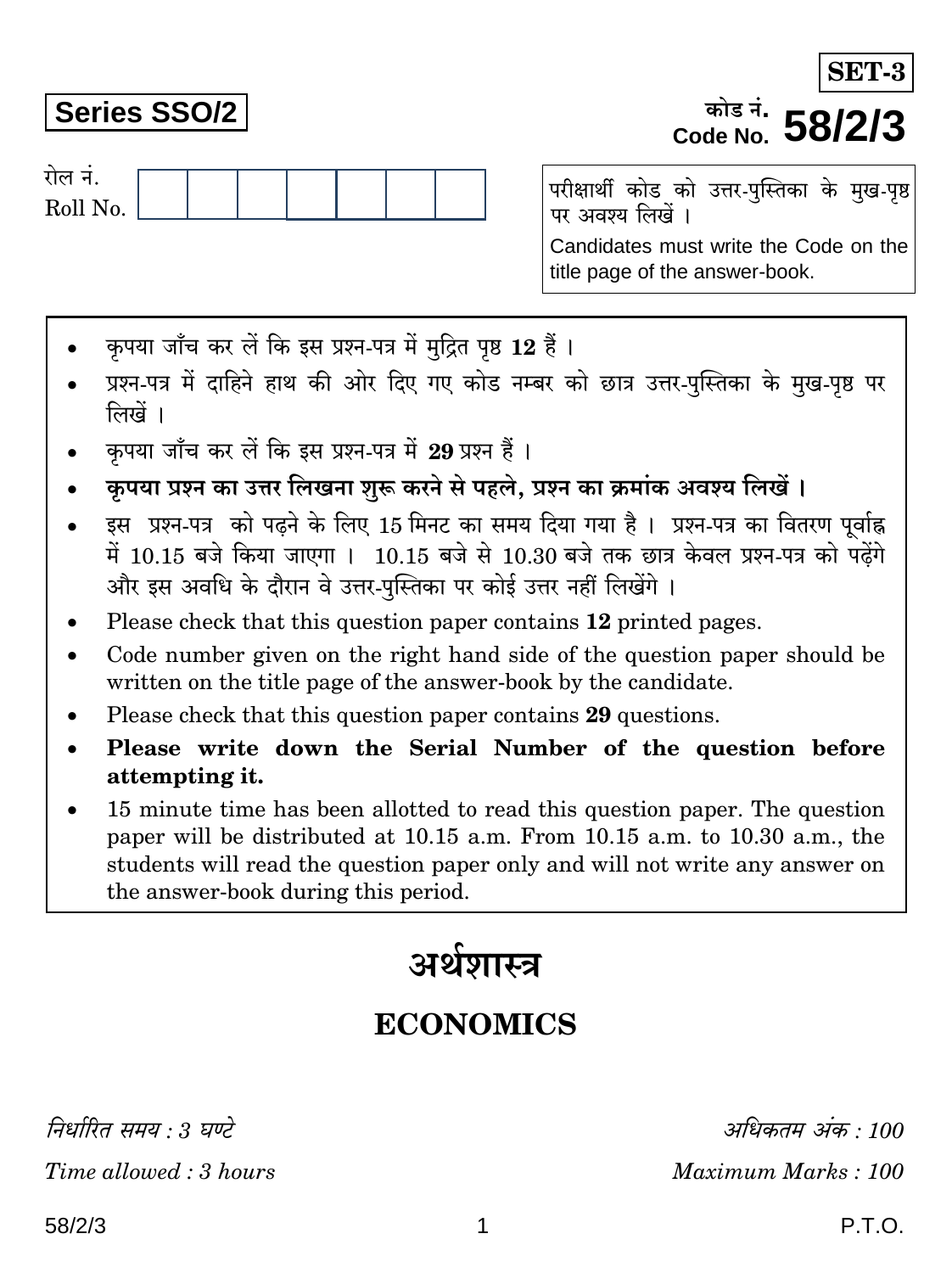# सामान्य निर्देश:

- दोनों खण्डों के **सभी** प्रश्न अनिवार्य हैं ।  $(i)$
- प्रत्येक प्रश्न के निर्धारित अंक उसके सामने दिए गए हैं ।  $(ii)$
- प्रश्न संख्या 1 3 तथा 15 19 अति लघूत्तरात्मक प्रश्न हैं. जिनमें प्रत्येक का 1 अंक है ।  $(iii)$ इनका प्रत्येक का उत्तर **एक वाक्य** में ही अपेक्षित है ।
- प्रश्न संख्या 4 8 और 20 22 लघुत्तरात्मक प्रश्न हैं, जिनमें प्रत्येक के 3 अंक हैं ।  $(iv)$ प्रत्येक का उत्तर सामान्यतः 60 शब्दों से अधिक नहीं होना चाहिए ।
- प्रश्न संख्या 9 10 और 23 25 भी लघूत्तरात्मक प्रश्न हैं, जिनमें प्रत्येक के 4 अंक हैं ।  $(v)$ प्रत्येक का उत्तर सामान्यतः 70 शब्दों से अधिक नहीं होना चाहिए ।
- प्रश्न संख्या 11 14 और 26 29 दीर्घ उत्तरात्मक प्रश्न हैं, जिनमें प्रत्येक के 6 अंक  $(vi)$ हैं । प्रत्येक का उत्तर सामान्यतः 100 शब्दों से अधिक नहीं होना चाहिए ।
- उत्तर संक्षिप्त तथा तथ्यात्मक होने चाहिए तथा यथासंभव ऊपर दी गई शब्द सीमा के अंतर्गत  $(iii)$ ही दिए जाने चाहिए ।

#### **General Instructions:**

- $(i)$ **All** questions in both the sections are compulsory.
- $(ii)$ Marks for questions are indicated against each question.
- $(iii)$ Questions No.  $1-3$  and  $15-19$  are very short-answer questions carrying 1 mark each. They are required to be answered in **one sentence** each.
- $(iv)$ Questions No.  $4-8$  and  $20-22$  are short-answer questions carrying 3 marks each. Answers to them should normally not exceed 60 words each.
- Questions No.  $9 10$  and  $23 25$  are also short-answer questions  $(v)$ carrying 4 marks each. Answers to them should normally not exceed **70** words each.
- $(vi)$ Questions No.  $11 - 14$  and  $26 - 29$  are long-answer questions carrying 6 marks each. Answers to them should normally not exceed 100 words each.
- Answers should be brief and to the point and the above word limits  $(vii)$ should be adhered to as far as possible.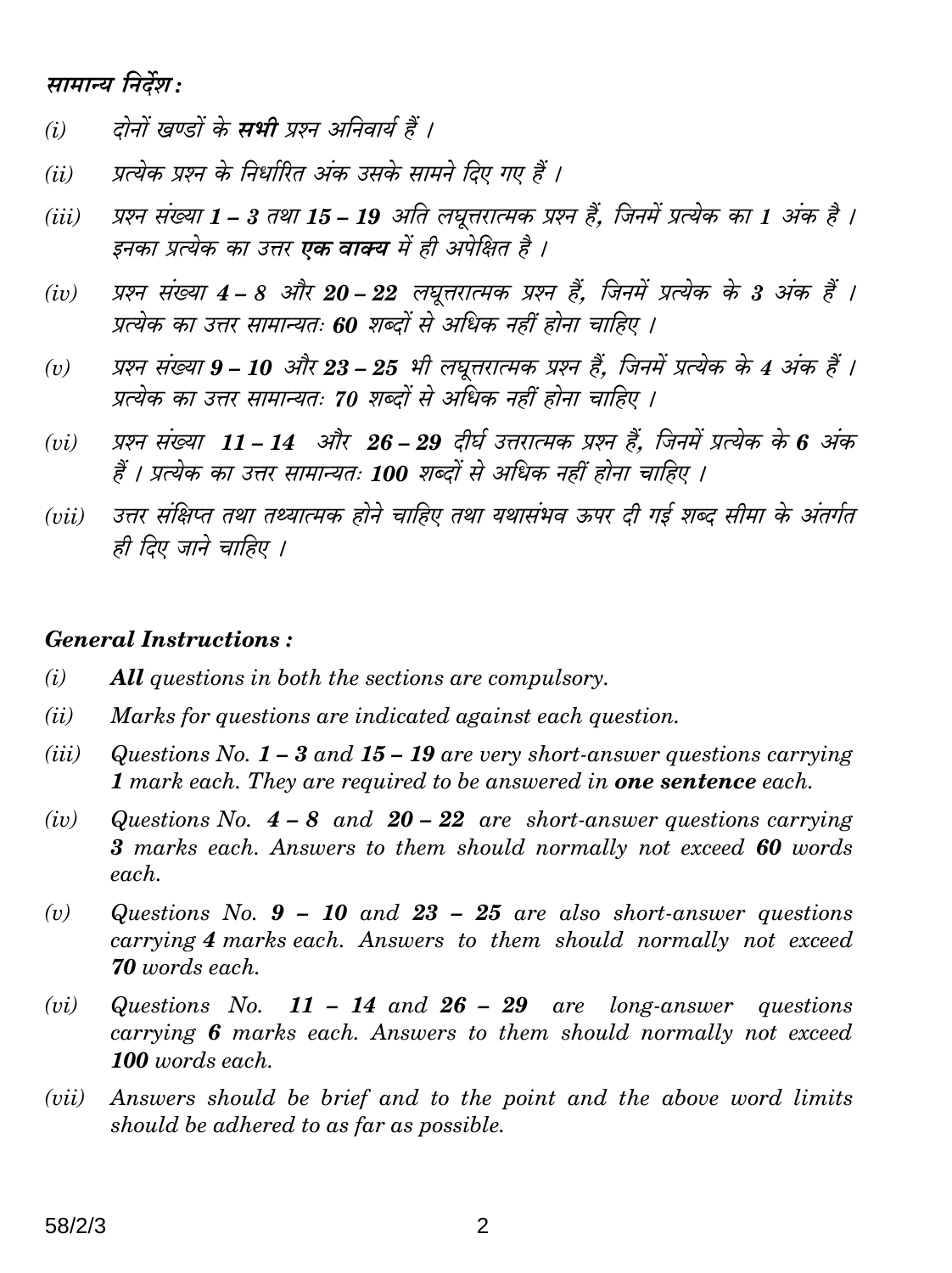# **SECTION A**

- यदि वस्तु Y की कीमत में वृद्धि से वस्तु X की माँग बढ़ती है, तो दोनों वस्तुओं के बीच यह 1. सम्बन्ध है: (सही विकल्प चुनिए)
	- (अ) प्रतिस्थापी
	- (ब) पूरक
	- (स) सम्बन्धित नहीं
	- एक साथ माँग की जाने वाली  $(5)$

If with the rise in price of good Y, demand for good X rises, the two goods are: (Choose the correct alternative)

- $(a)$ Substitutes
- $(h)$ Complements
- $(c)$ Not related
- Jointly demanded  $(d)$
- एक उपभोक्ता केवल दो वस्तुओं का उपभोग करता है। यदि दोनों में एक वस्तु की कीमत  $2.$ गिरती है, तो अनधिमान वक्र : (सही विकल्प चुनिए)
	- (अ) ऊपर की ओर खिसकता है
	- (ब) नीचे की ओर खिसकता है
	- (स) ऊपर और नीचे दोनों ओर खिसक सकता है
	- नहीं खिसकता है  $(5)$

A consumer consumes only two goods. If price of one of the goods falls, the indifference curve : (Choose the correct alternative)

- $(a)$ Shifts upwards
- (b) Shifts downwards
- $(c)$ Can shift both upwards or downwards
- $(d)$ Does not shift
- 'क्रमसूचक' उपयोगिता से क्या अभिप्राय है ? 3. What is 'ordinal' utility?

 $\mathcal{I}_{\mathcal{L}}$ 

 $\mathcal{I}_{\mathcal{L}}$ 

 $\mathcal{I}$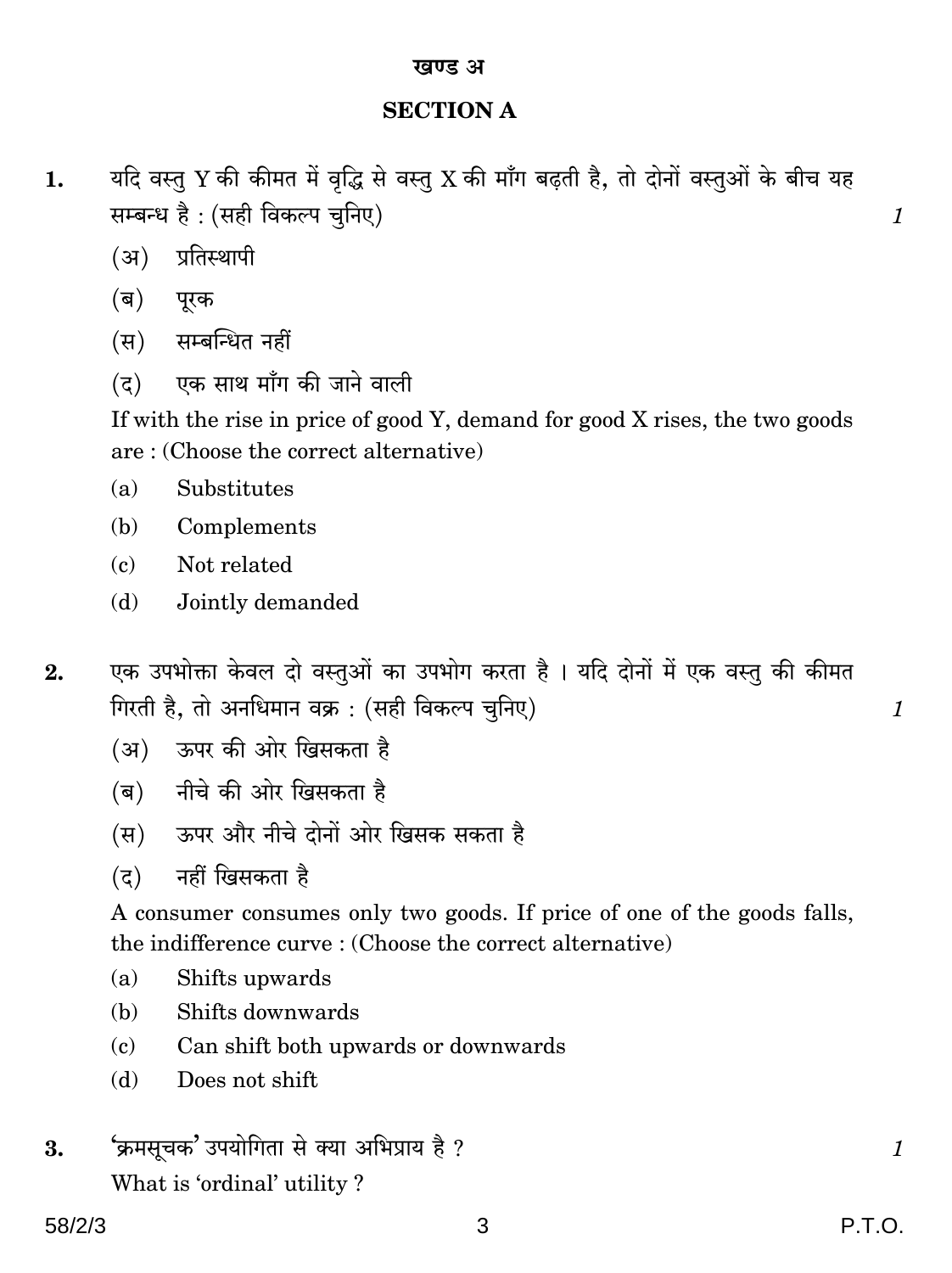$58/2/3$ 

'सर्व शिक्षा अभियान' का भारतीय अर्थव्यवस्था के उत्पादन संभावना वक्र पर क्या प्रभाव  $\overline{4}$ . पडेगा और क्यों ?

#### अथवा

भारत में बड़े स्तर पर विदेशी पूँजी के आने से उत्पादन संभावना वक्र पर क्या प्रभाव पड़ने की संभावना है और क्यों ?

What will be the impact of "Education for All campaign" (Sarv Shiksha Abhiyan) on the Production Possibilities Curve of the Indian economy and why?

#### OR.

What will likely be the impact of large scale inflow of foreign capital in India on Production Possibilities Curve and why?

- एक अल्पाधिकार बाजार में फर्मों की संख्या सीमित होने का कारण समझाइए । 5. Explain the cause of limited number of firms in an oligopoly market.
- अधिकतम कीमत निर्धारण से क्या अभिप्राय है ? सामान्यतः इसे किस प्रकार की वस्तुओं पर 6. लगाया जाता है ? रेखाचित्र का उपयोग कीजिए ।

What is maximum price ceiling? On what type of goods is it normally imposed? Use diagram.

निम्नलिखित प्रश्न केवल द्रष्टिहीन परीक्षार्थियों के लिए प्रश्न संख्या 6 के स्थान पर है । नोट : The following question is for the **Blind Candidates** only in lieu of Note: Q. No. 6.

अधिकतम कीमत निर्धारण और न्यूनतम कीमत निर्धारण के बीच अंतर समझाइए । Explain the difference between maximum price ceiling and minimum price ceiling.

पूर्ति की कीमत लोच के माप के साथ जुड़े धन-चिह्न (plus sign) की तुलना में माँग की 7. कीमत लोच के माप के साथ ऋण-चिह्न (minus sign) क्यों जुड़ा होता है ? समझाइए । Why is minus sign attached to the measure of price elasticity of demand of a normal good in comparison to the plus sign attached to the measure of price elasticity of supply? Explain.

3

 $\mathcal{S}$ 

 $\mathfrak{Z}$ 

 $\mathcal{S}$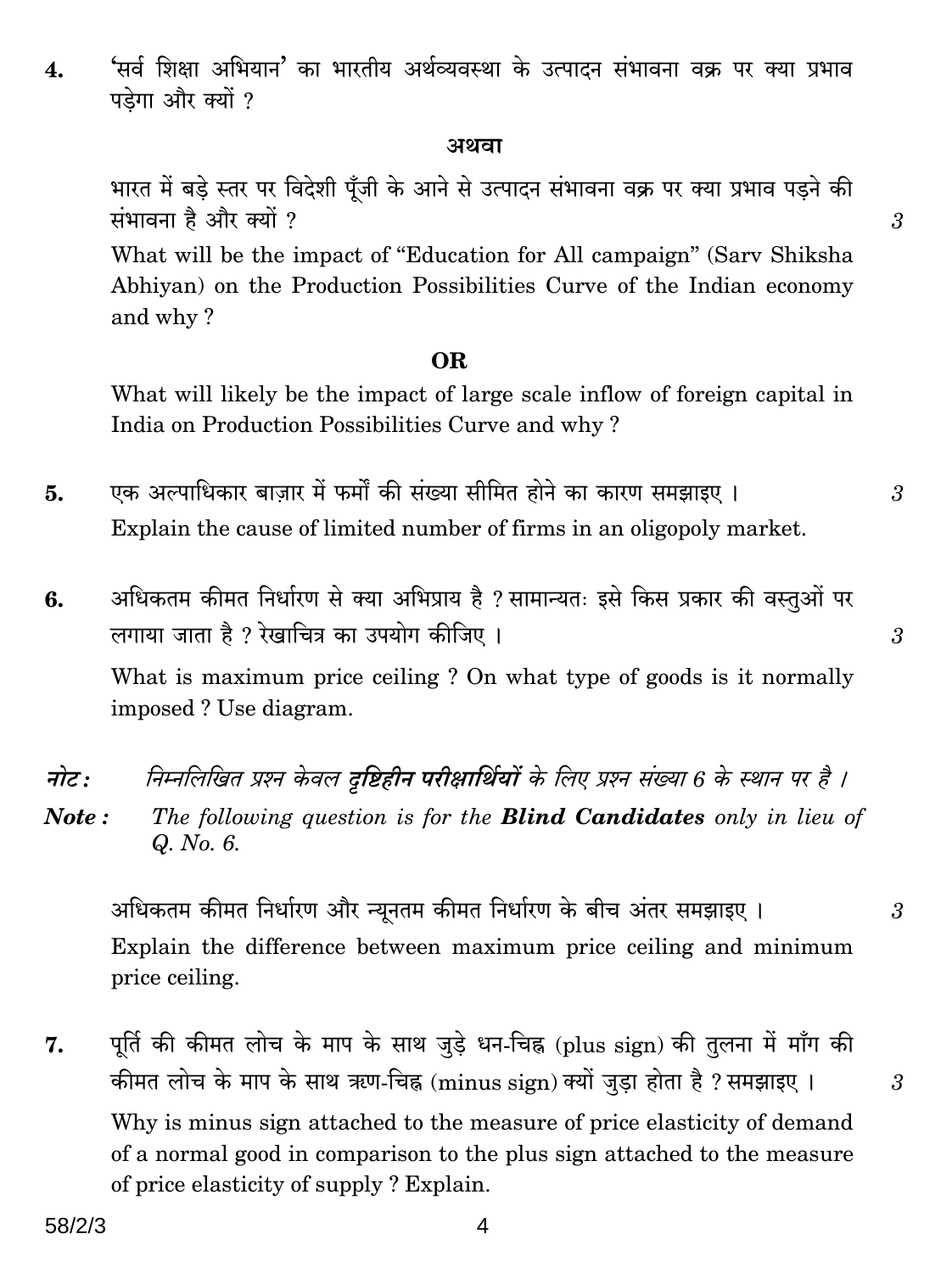कारण बताते हए, निम्नलिखित तालिका पर आधारित उत्पादन संभावना वक्र के आकार पर 8. टिप्पणी कीजिए :

| वस्तु $X$ (इकाई) | वस्तु Y (इकाई) |
|------------------|----------------|
|                  | 10             |
|                  | q              |
| 2.               |                |
| З                |                |
|                  |                |

Giving reason, comment on the shape of Production Possibilities Curve based on the following table:

| Good X (units) | Good Y (units) |  |
|----------------|----------------|--|
|                | 10             |  |
|                | ч              |  |
| 2              |                |  |
| З              |                |  |
|                |                |  |

एक उपभोक्ता एक वस्तु पर, जिसकी कीमत ₹ 1 प्रति इकाई है, ₹ 60 व्यय करता है। जब 9. कीमत 100 प्रतिशत बढ़ जाती है, वह तब भी ₹ 60 ही व्यय करता है। प्रतिशत विधि द्वारा माँग की कीमत लोच का परिकलन कीजिए।

A consumer spends  $\overline{\epsilon}$  60 on a good priced at  $\overline{\epsilon}$  1 per unit. When the price rises by 100 percent, he continues to spend  $\overline{\tau}$  60 on the good. Calculate the price elasticity of demand by percentage method.

आपूर्ति से क्या अभिप्राय है ? तकनीकी प्रगति का एक वस्तु की आपूर्ति पर पड़ने वाला 10. प्रभाव समझाइए ।

#### अथवा

'पूर्ति में परिवर्तन' से क्या अभिप्राय है ? एक वस्तु पर कर लगाने का उसकी पूर्ति पर पड़ने वाला प्रभाव समझाइए ।

 $\overline{4}$ 

 $\overline{4}$ 

3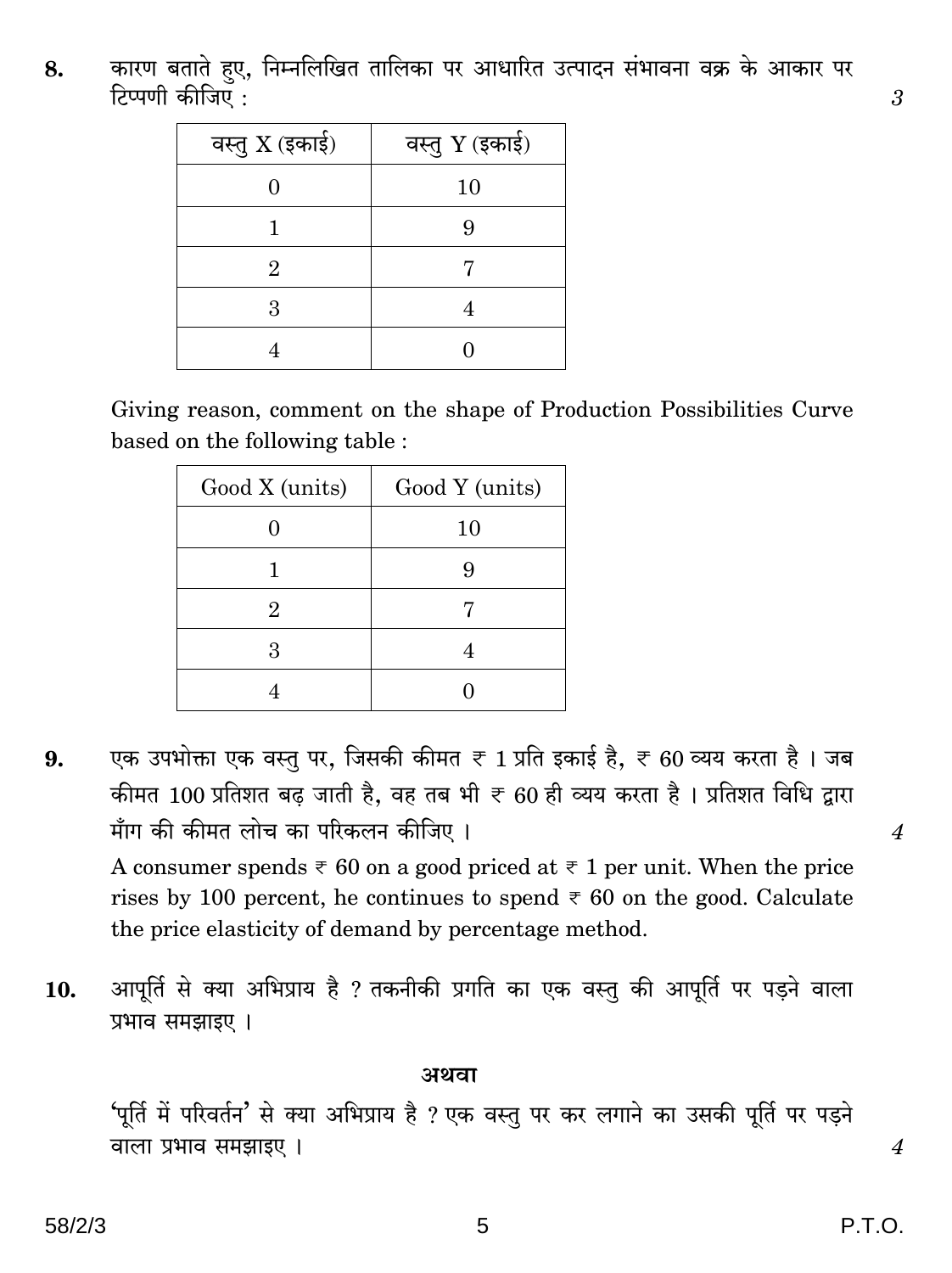What is supply? Explain the effect of technological progress on supply of a good.

#### OR.

What is 'change in supply'? Explain the effect of tax imposed on a good on the supply of the good.

परिवर्ती अनुपातों के नियम के कुल उत्पादन के संदर्भ में विभिन्न चरण बताइए । प्रत्येक चरण 11. के पीछे कारण भी दीजिए। रेखाचित्र का प्रयोग कीजिए। What are the different phases in the Law of Variable Proportions in terms of Total Product? Give reasons behind each phase. Use diagram.

- नोट : निम्नलिखित प्रश्न केवल **दृष्टिहीन परीक्षार्थियों** के लिए प्रश्न संख्या 11 के स्थान पर है ।
- The following question is for the **Blind Candidates** only in lieu of Note: Q. No. 11.

एक संख्यात्मक उदाहरण की सहायता से परिवर्ती अनुपातों के नियम के कुल उत्पादन के संदर्भ में विभिन्न चरण बताइए । प्रत्येक चरण के पीछे कारण भी दीजिए ।

State, on the basis of numerical example, the different phases in the Law of Variable Proportions in terms of Total Product. Give reasons behind each phase.

- एक वस्तु का बाज़ार संतुलन में है। वस्तु की माँग में 'वृद्धि' हो जाती है। इस परिवर्तन के 12. कारण होने वाले प्रभावों की शृंखला समझाइए। Market for a good is in equilibrium. There is 'increase' in demand for the good. Explain the chain of effects of this change.
- एक उपभोक्ता केवल दो वस्तुओं का उपभोग करता है, प्रत्येक की कीमत एक रुपया प्रति 13. इकाई है। यदि उपभोक्ता दोनों वस्तुओं का ऐसा संयोग चुनता है जिसकी सीमांत प्रतिस्थापन दर 2 है, तो क्या उपभोक्ता संतुलन में है ? कारण दीजिए । समझाइए ऐसी स्थिति में एक विवेकी उपभोक्ता क्या करेगा।

#### अथवा

एक उपभोक्ता केवल दो वस्तुओं X और Y का उपभोग करता है, जिनकी कीमतें क्रमश:  $\overline{\tau}$  2 और  $\overline{\tau}$  1 प्रति इकाई हैं । यदि उपभोक्ता दोनों वस्तुओं का ऐसा संयोग चुनता है जिसमें X की सीमांत उपयोगिता 4 और Y की भी 4 है, तो क्या उपभोक्ता संतुलन में है ? कारण दीजिए । समझाइए ऐसी स्थिति में एक विवेकी उपभोक्ता क्या करेगा । सीमांत उपयोगिता विश्लेषण का उपयोग कीजिए ।

6

6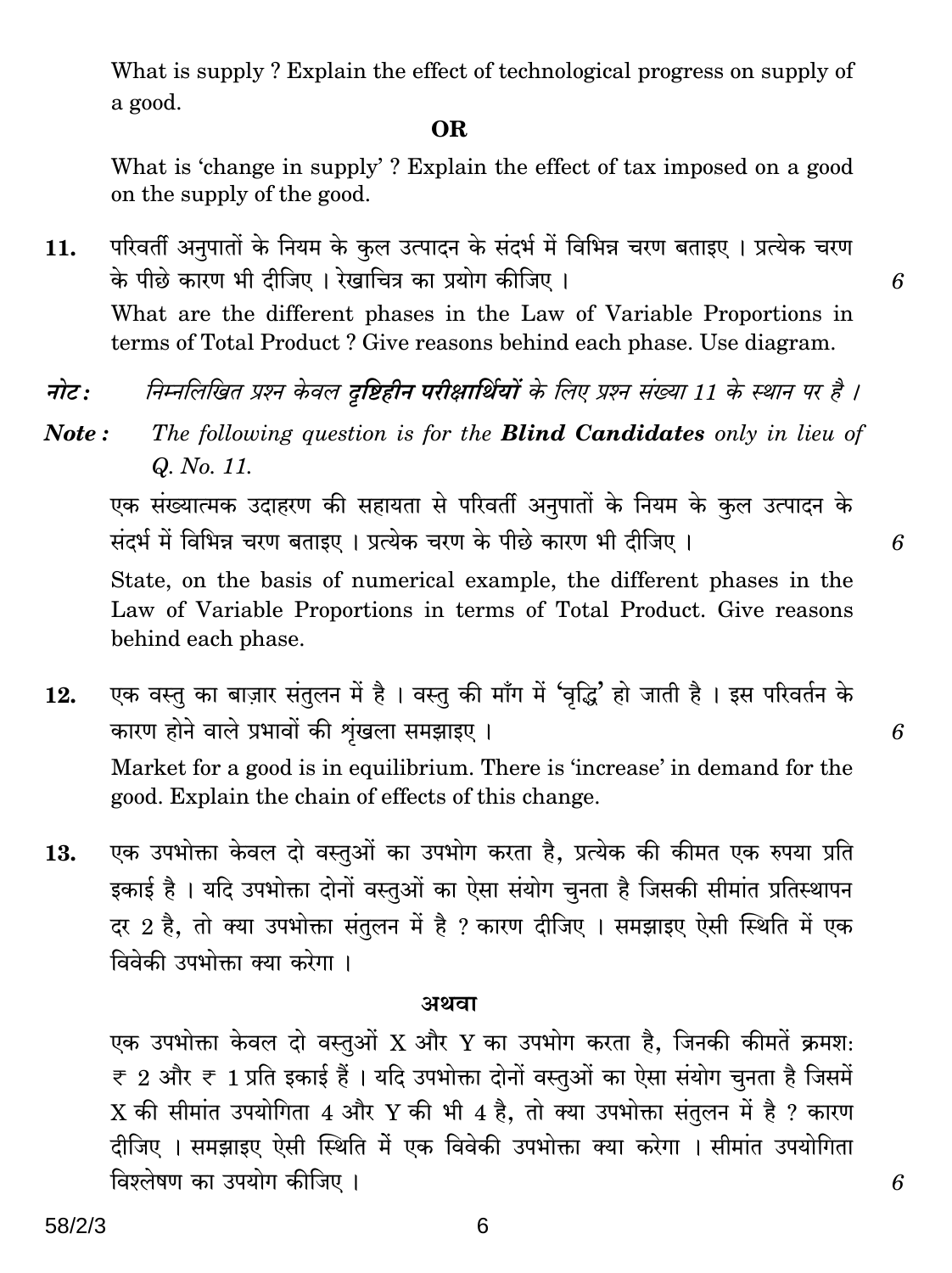A consumer consumes only two goods, each priced at Rupee one per unit. If the consumer chooses a combination of the two goods with Marginal Rate of Substitution equal to 2, is the consumer in equilibrium? Give reasons. Explain what will a rational consumer do in this situation.

#### **OR**

A consumer consumes only two goods X and Y whose prices are  $\overline{\tau}$  2 and  $\overline{\tau}$  1 per unit respectively. If the consumer chooses a combination of the two goods with marginal utility of X being 4 and that of Y also being 4, is the consumer in equilibrium? Give reasons. Explain what will a rational consumer do in this situation. Use Marginal Utility Analysis.

एक उत्पादक की संतुलन की शर्तों के पीछे तर्काधार समझाइए । 14.

Explain the rationale behind the conditions of equilibrium of a producer.

# खण्ड ब **SECTION B**

- अन्य बातें पूर्ववत रहने पर जब विदेशी मुद्रा सस्ती होती है, तो राष्ट्रीय आय पर यह प्रभाव 15. पड़ने की संभावना है: (सही विकल्प चुनिए)
	- $(3)$ सकारात्मक
	- (ब) नकारात्मक
	- सकारात्मक व नकारात्मक दोनों (स)
	- कोई प्रभाव नहीं  $(5)$

Other things remaining the same, when foreign currency becomes cheaper, the effect on national income is likely to be: (Choose the correct alternative)

- Positive  $(a)$
- (b) Negative
- Positive and negative both  $(c)$
- No effect (d)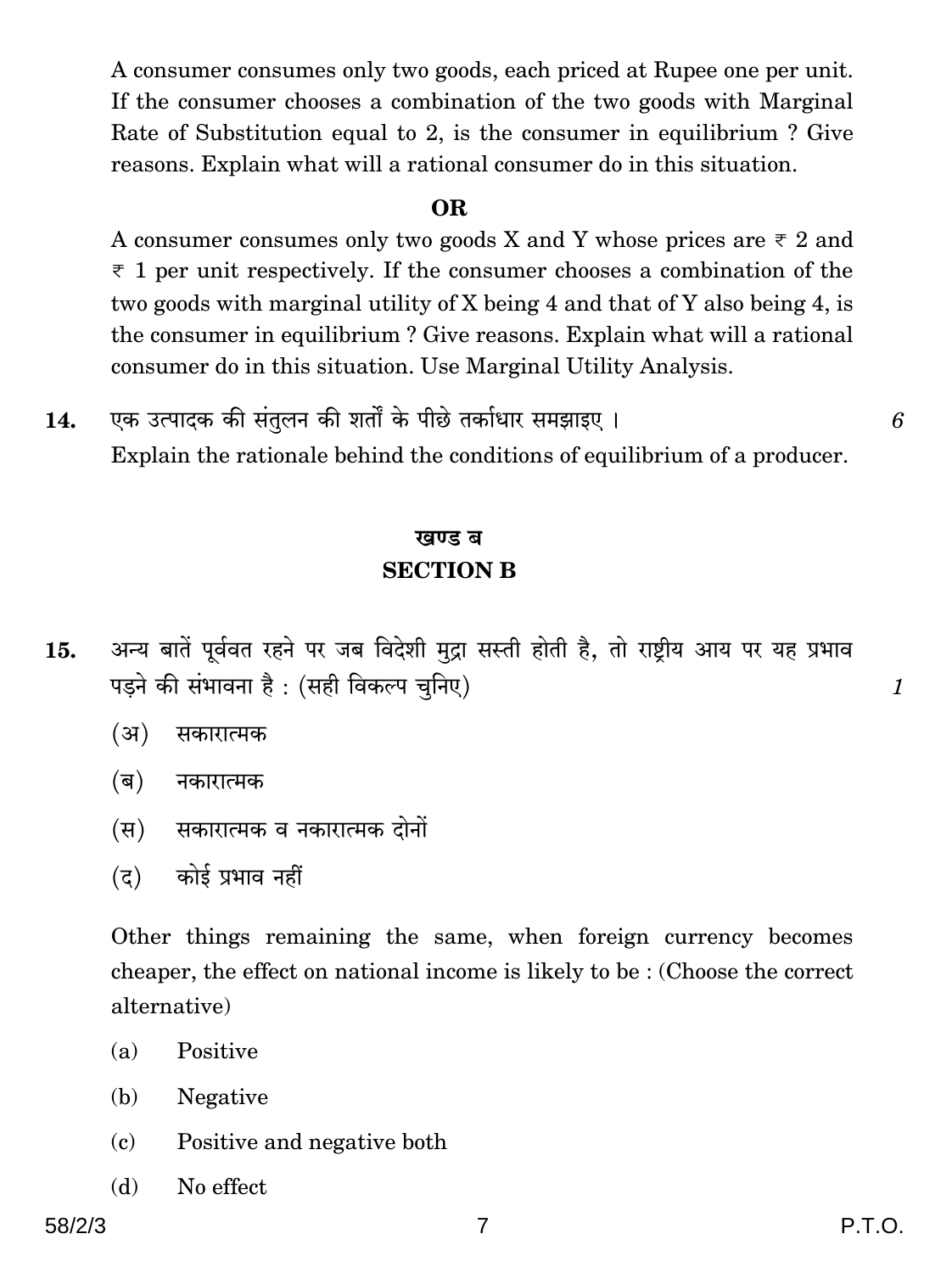सरकारी बजट में प्राथमिक घाटा इसके बराबर है: (सही विकल्प चुनिए) 16.

- $(3)$ ब्याज भगतान
- (ब) ब्याज भुगतान उधार
- (स) उधार ब्याज भूगतान
- (द) उपर्युक्त में से कोई नहीं

Primary deficit in a government budget equals : (Choose the correct alternative)

- Interest payments  $(a)$
- (b) Interest payments less borrowings
- Borrowings less interest payments  $\epsilon$
- $(d)$ None of the above
- इनमें से कौन-सा राजस्व व्यय है ? 17.
	- (अ) शेयर खरीदना
	- (ब) उधार देना
	- (स) आर्थिक सहायता
	- (द) भूमि अधिग्रहण पर व्यय

Which one of these is a revenue expenditure?

- Purchase of shares  $(a)$
- (b) Loans advanced
- Subsidies  $(c)$
- Expenditure on acquisition of land (d)
- 'समग्र माँग' के कोई दो घटक बताइए। 18.

Name any two components of 'aggregate demand'.

 $\mathcal{I}_{\mathcal{L}}$ 

 $\mathcal{I}_{\mathcal{L}}$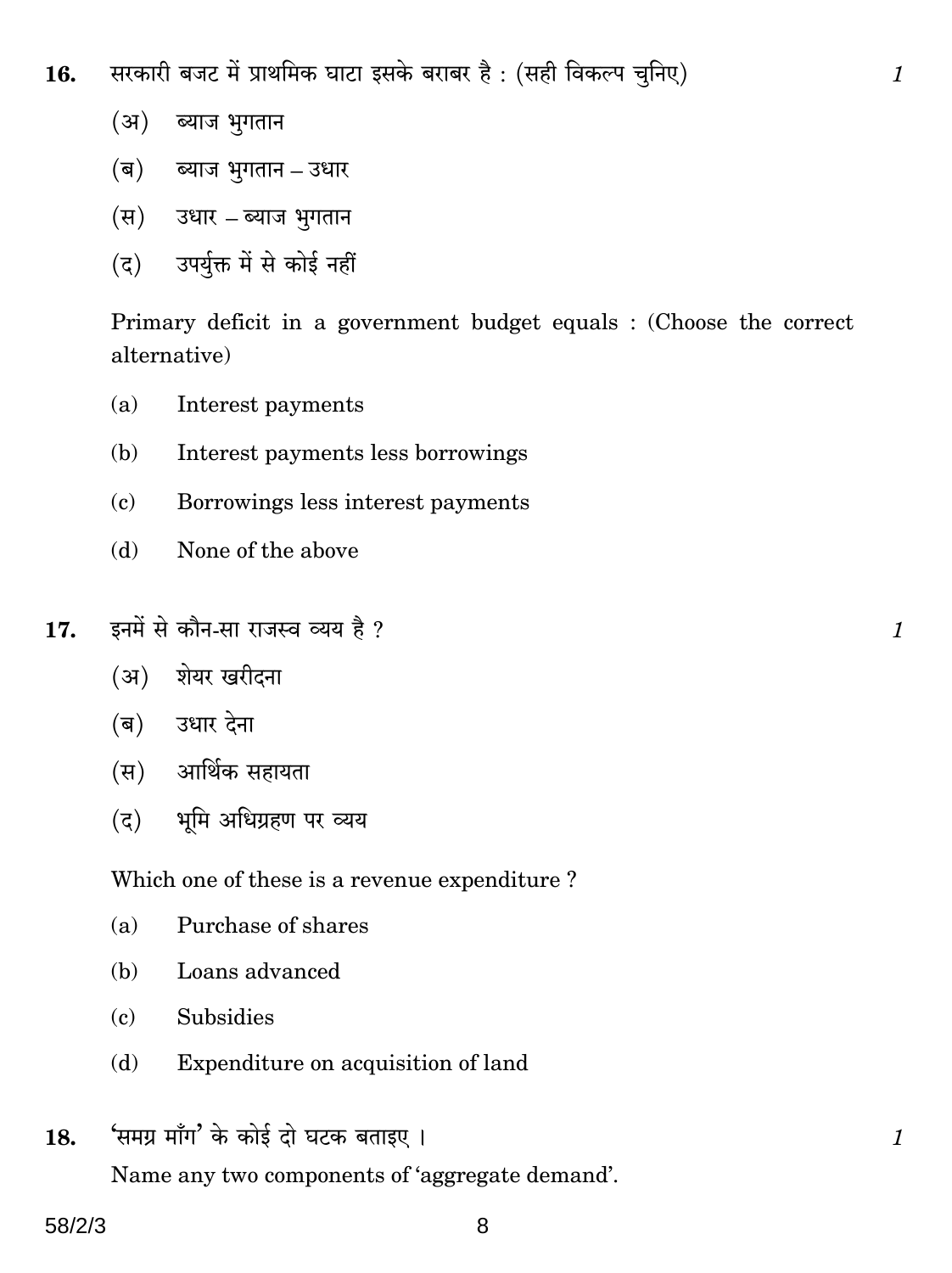यदि सीमांत उपभोग प्रवृत्ति = 0, गुणंक का मूल्य यह होगा : (सही विकल्प चुनिए) 19.

- $(3I)$  $\Omega$
- $(\overline{\mathsf{q}})$  $\mathbf{1}$
- 0 और 1 के बीच  $(\overline{H})$
- $(5)$ अनन्त

If MPC = 0, the value of multiplier is: (Choose the correct alternative)

- $(a)$  $\Omega$
- (b)  $\mathbf{1}$
- $(c)$ Between 0 and 1
- $(d)$ Infinity
- भुगतान संतुलन लेखा में स्वायत्त (स्वंतत्र) लेनदेन और समायोजन हेत् लेनदेन के अर्थ 20. बताइए ।

अथवा

भुगतान संतुलन लेखा में 'व्यापार संतुलन' और 'चालू खाता संतुलन' के अर्थ बताइए ।

 $\boldsymbol{3}$ 

 $\mathcal{S}$ 

3

 $\mathcal{I}$ 

Give the meanings of 'autonomous' transactions and 'accommodating' transactions in the Balance of Payments Accounts.

### OR.

Give the meanings of Balance of Trade and Balance on Current Account of Balance of Payments Accounts.

कारण बताते हुए समझाइए कि भुगतान संतुलन लेखा में विदेशों को दिया गया दान कहाँ दर्ज 21. किया जाता है।

Giving reasons explain where charity to foreign countries is recorded in the Balance of Payments Accounts.

यदि वास्तविक सकल देशीय उत्पाद ₹ 250 हो और कीमत सूचकांक (आधार = 100) 22. 120 हो. तो मौद्रिक सकल देशीय उत्पाद का परिकलन कीजिए। If the Real Gross Domestic Product is  $\overline{\tau}$  250 and the Price Index  $(\text{base} = 100)$  is 120, calculate the Nominal Gross Domestic Product.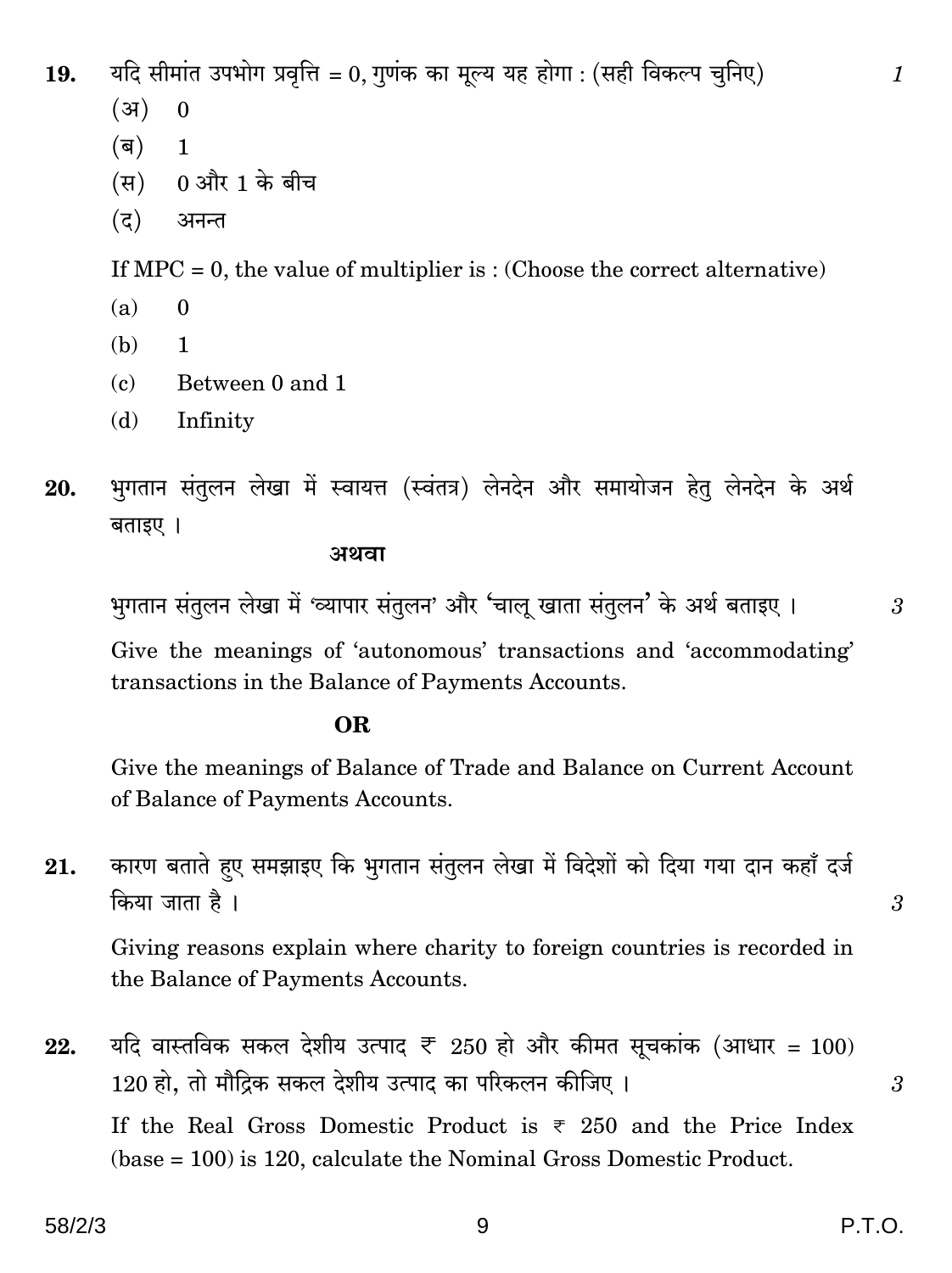हम ऐसा क्यों कहते हैं कि वाणिज्य बैंक मुद्रा का सुजन करते हैं जबकि हम यह भी कहते हैं 23. कि करेंसी जारी करने का एकमात्र अधिकार केन्दीय बैंक को है ? समझाइए । वाणिज्य बैकों द्वारा मुद्रा सुजन का राष्ट्रीय आय पर क्या प्रभाव पडने की संभावना है ?

Why do we say that commercial banks create money while we also say that the central bank has the sole right to issue currency? Explain. What is the likely impact of money creation by the commercial banks on national income?

 $\boldsymbol{4}$ 

 $\overline{4}$ 

 $\overline{\mathcal{A}}$ 

एक अर्थव्यवस्था संतुलन में है। निम्नलिखित से स्वायत्त उपभोग का परिकलन कीजिए : 24.

> राष्ट्रीय आय = 1.250 सीमांत बचत प्रवृत्ति =  $0.2$ निवेश व्यय =  $150$

An economy is in equilibrium. Calculate Autonomous Consumption from the following:

National Income  $= 1,250$ Marginal Propensity to Save =  $0.2$ Investment Expenditure  $= 150$ 

केन्द्रीय बैंक का 'सरकार का बैंक' कार्य समझाइए। 25.

#### अथवा

केन्द्रीय बैंक का 'बैंकों का बैंक' कार्य समझाइए ।

Explain 'Government's Bank' function of the central bank.

#### **OR**

Explain 'Bankers' Bank' function of the central bank.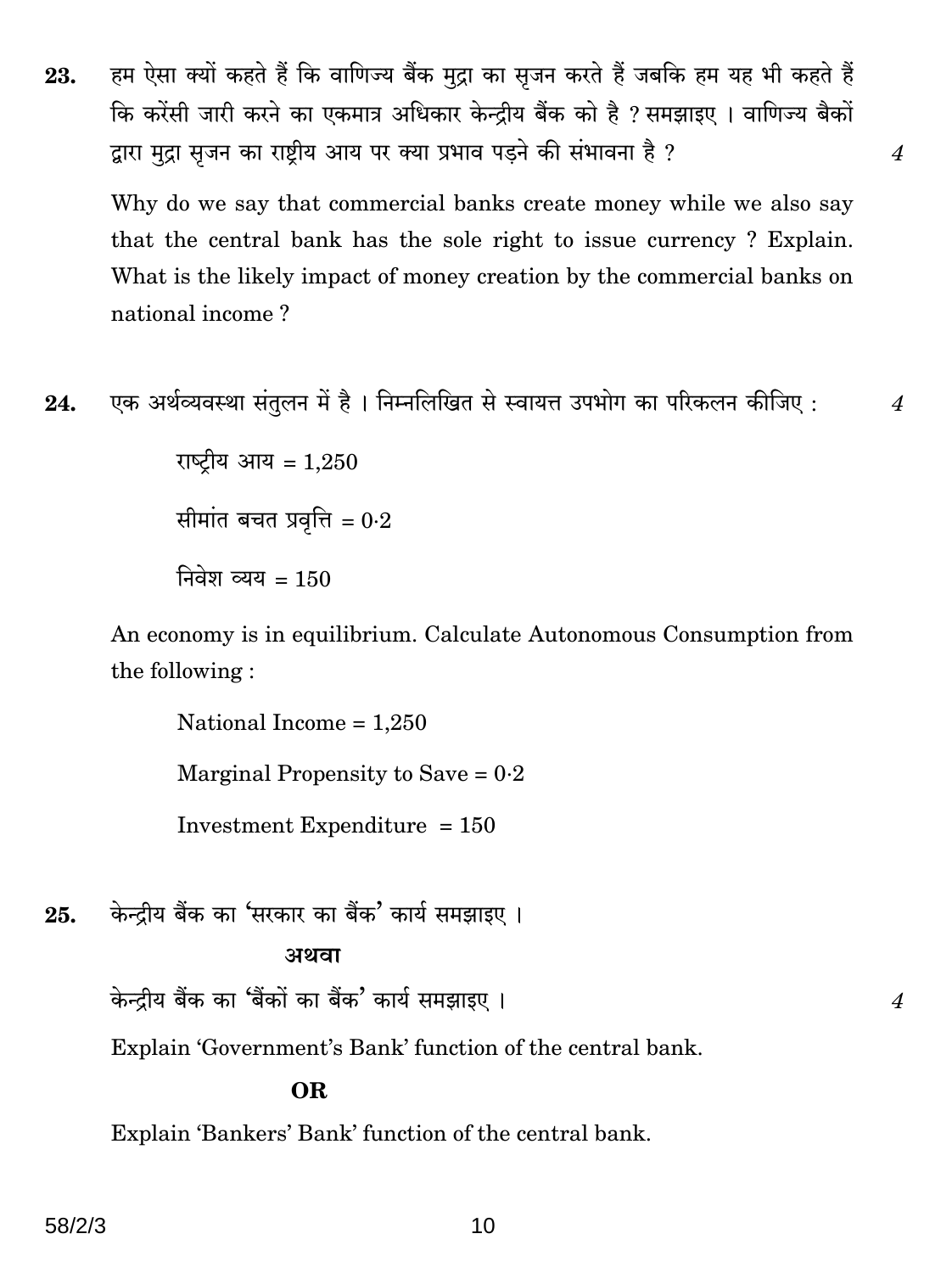'स्फीतिकारी अंतर' से क्या अभिप्राय है ? आरक्षित नकदी निधि अनुपात की इस अंतर को दूर 26. करने में भूमिका समझाइए।

#### अथवा

'अभावी माँग' से क्या अभिप्राय है ? इस अंतर को दूर करने में 'मार्जिन सम्बन्धी अपेक्षाओं' की भूमिका समझाइए ।

What is 'inflationary gap'? Explain the role of Cash Reserve Ratio in removing this gap.

#### OR.

What is 'deficient demand'? Explain the role of 'Margin Requirements' in removing this gap.

- स्फीतिकारी और अपस्फीतिकारी प्रवृत्तियों से लडने में सरकारी बजट की भूमिका समझाइए । 27. 6 Explain the role of government budget in fighting inflationary and deflationary tendencies.
- कारण बताते हए समझाइए कि राष्ट्रीय आय का अनुमान लगाते समय निम्नलिखित के साथ 28. क्या व्यवहार किया जाना चाहिए :
	- एक फर्म द्वारा निगम कर का भगतान  $(i)$
	- एक कारखाने द्वारा स्वयं उपयोग के लिए मशीन खरीदना  $(ii)$
	- एक चिकित्सालय द्वारा नर्सों के लिए यूनीफॉर्म खरीदना  $(iii)$

Giving reasons explain how should the following be treated in estimation of national income:

- $(i)$ Payment of corporate tax by a firm
- Purchase of machinery by a factory for own use  $(ii)$
- Purchase of uniforms for nurses by a hospital  $(iii)$

6